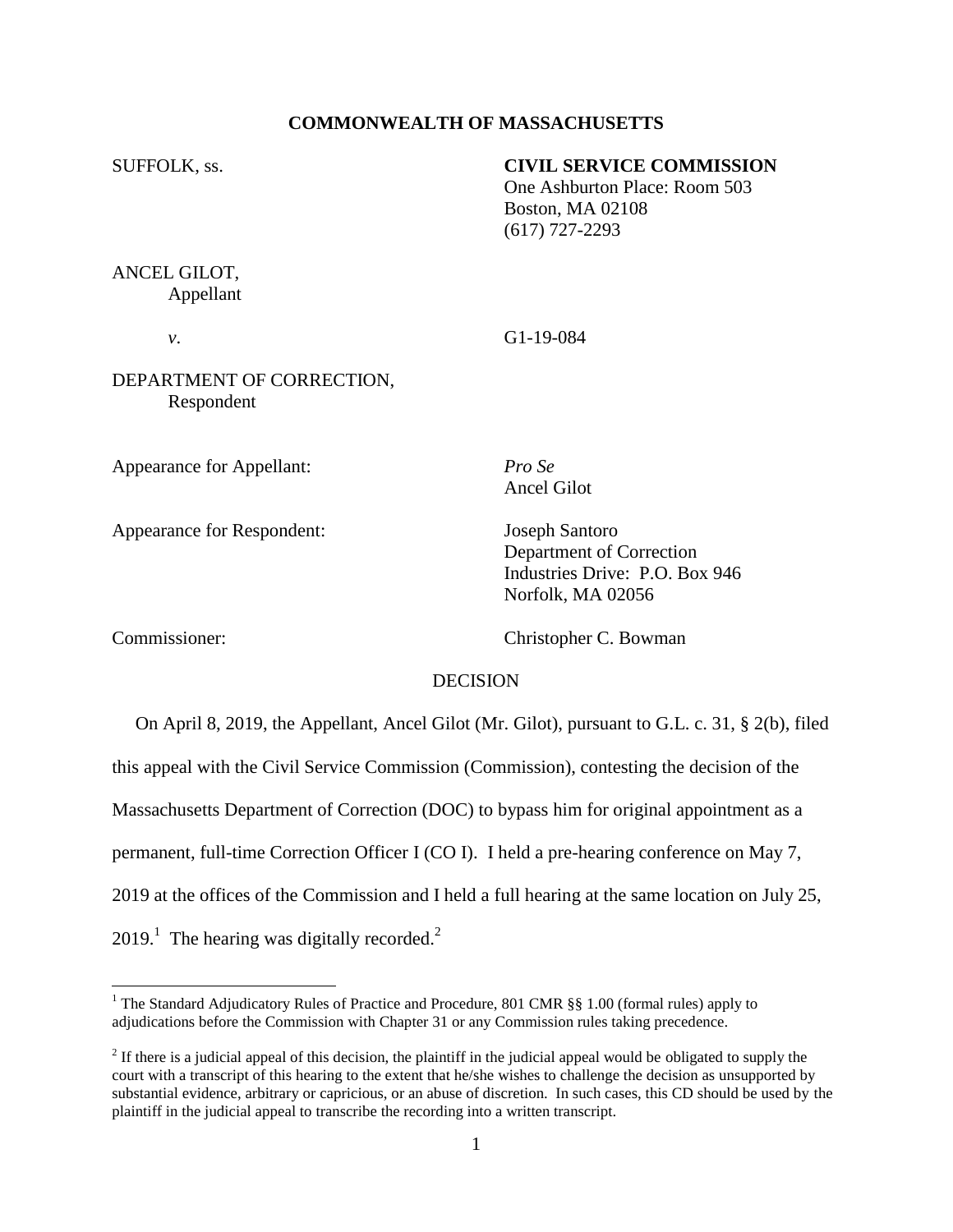### **FINDINGS OF FACT:**

Nine (9) exhibits were entered into evidence at the hearing. Based on those exhibits, the stipulated facts, the testimony of:

#### *Called by DOC:*

- Patricia Malanson, Director of Security, MCI Framingham, DOC (Interview Panelist);
- Melanie Shields, Correction Officer I (CO I), DOC (Interview Panelist);

## *Called by the Appellant:*

Ancel Gilot, Appellant;

and taking administrative notice of all matters filed in the case and pertinent statutes, regulations, policies, and reasonable inferences from the credible evidence, I make the following findings of fact:

- 1. Mr. Gilot is a twenty-two (22) year-old black male who resides in Ashburnham, MA. (Testimony of Mr. Gilot & Exhibits 1, 3)
- 2. Mr. Gilot graduated from high school and is currently working toward an associate's degree in criminal justice. (Testimony of Mr. Gilot)
- 3. After graduating from high school, Mr. Gilot enlisted in the United States Army Reserves. He completed two (2) months of basic training and two (2) months of advanced individual training. He now serves one (1) weekend per month and two (2) weeks per year at Fort Devens. He has never been disciplined and/or cited for poor performance. (Testimony of Mr. Gilot)
- 4. Mr. Gilot has been employed at a rental car company since August 2018 where he details automobiles and picks up customers. He has never been disciplined and/or cited for poor performance. (Testimony of Mr. Gilot)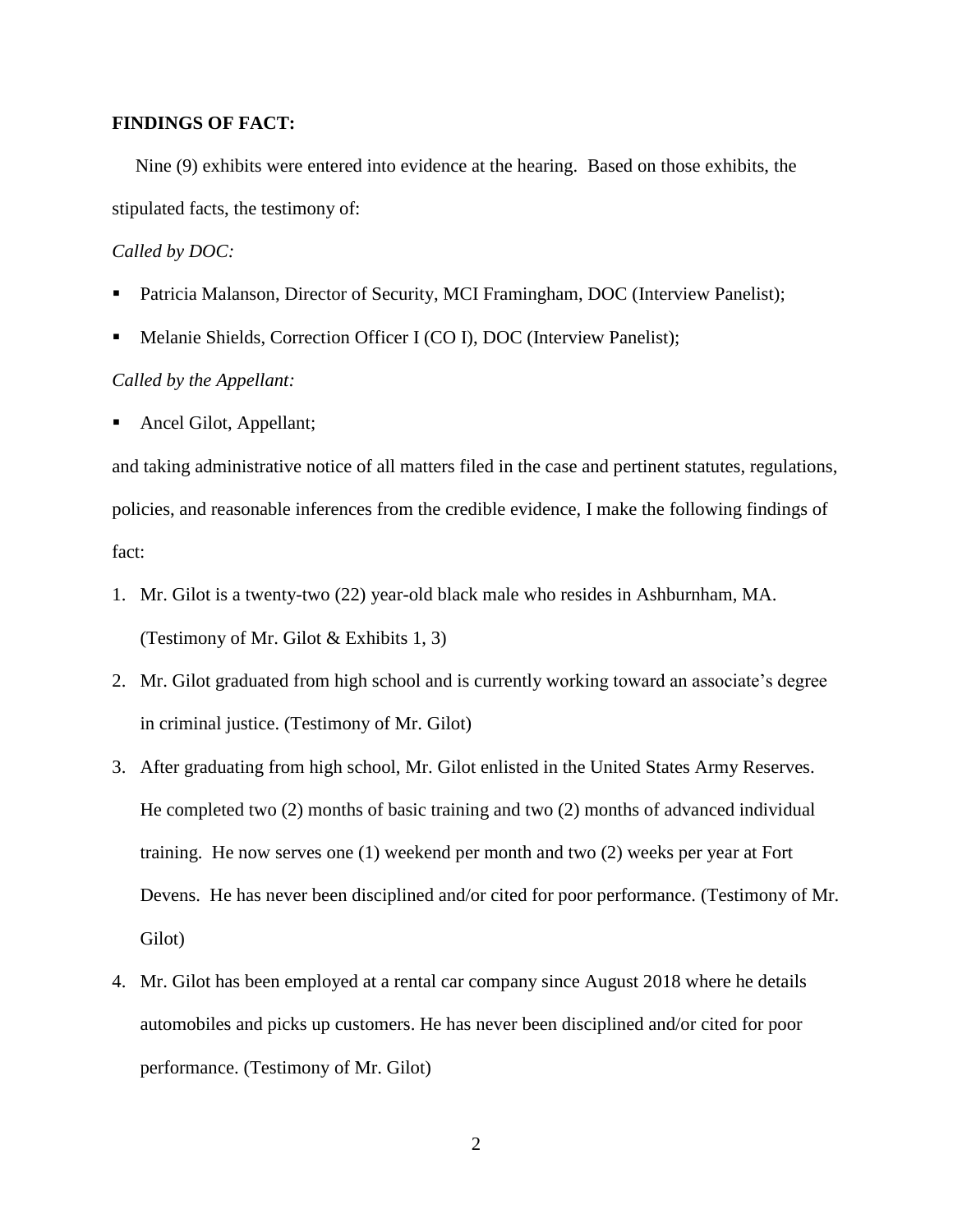- 5. Mr. Gilot took and passed the civil service examination for CO I on April 14, 2018. (Stipulated Fact)
- 6. On October 22, 2018, Mr. Gilot's name appeared on Certification No. 05868 from which DOC ultimately appointed one-hundred sixty (160) CO Is. (Stipulated Fact)
- 7. Mr. Gilot was ranked  $51<sup>st</sup>$  among those willing to accept appointment on Certification No. 05868 and twenty-eight (28) candidates ranked below him were appointed. (Stipulated Facts)
- 8. Mr. Gilot completed an application for employment and successfully passed a Physical Abilities Test (PAT). (Testimony of Mr. Gilot)
- 9. Prior to initiating a background investigation of candidates, DOC convenes three-member interview panels to interview each candidate. Only those candidates recommended for hire by their interview panel go onto the next step of undergoing a background investigation. (Stipulated Fact)
- 10. On the day of the interview, before meeting with the interview panel, each candidate is required to hand-write the answers to three (3) questions. Mr. Gilot completed that writing sample which was deemed acceptable by the Interview Panel. (Testimony of Ms. Malanson, Ms. Shields and Exhibit 9)
- 11. The interview panelists are responsible for collectively completing an Interview Evaluation Form that has two (2) parts: "Part A: Experience and Abilities" and "Part B: Points from Interview Questions." (Exhibit 4 and Testimony of Ms. Malanson)
- 12. Part A includes four (4) categories, each of which can receive a score of 1 to 5 for a total maximum score of 20. DOC describes the ratings as follows:
	- 5 Outstanding
	- 4 Excellent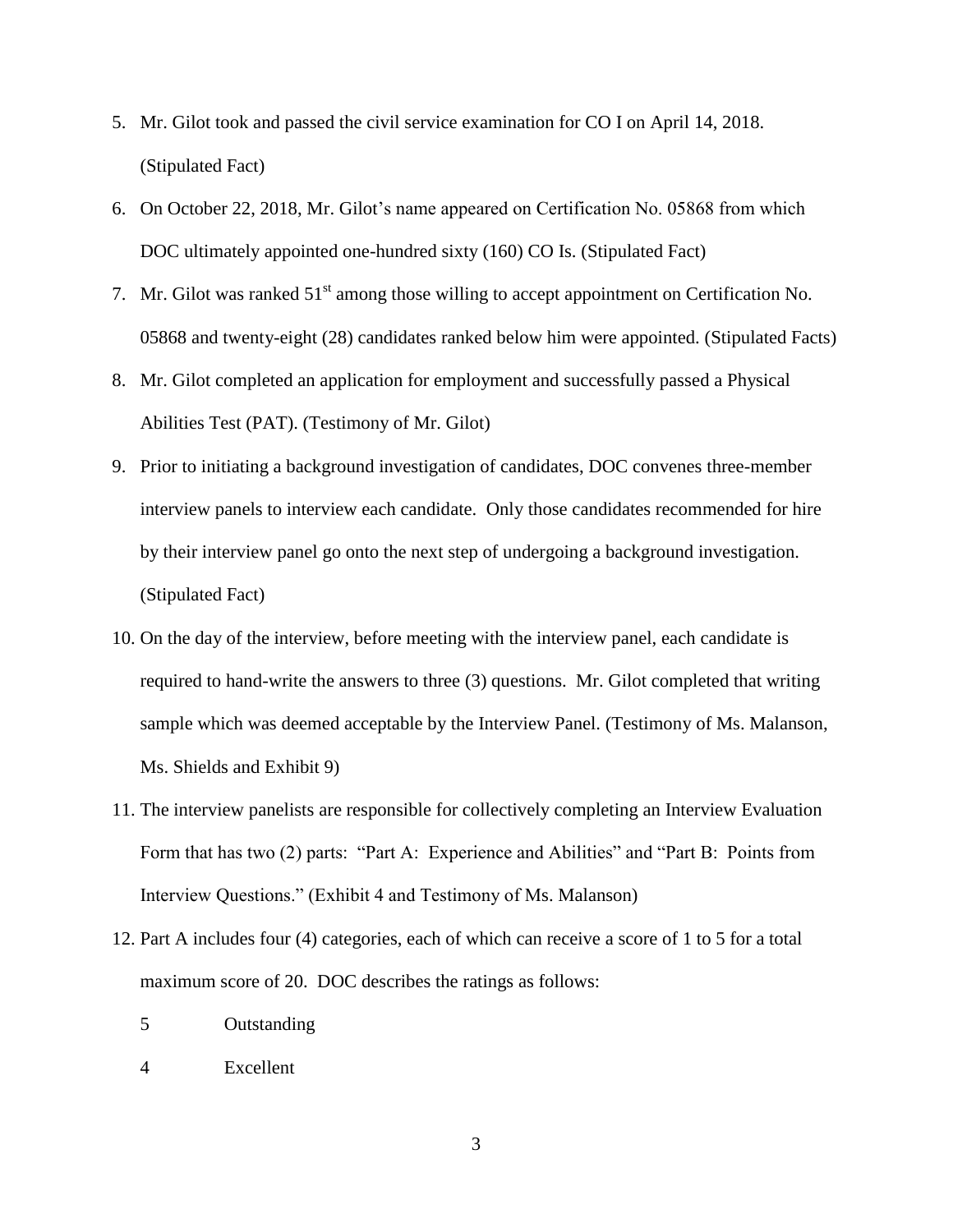- 3 Average
- 2 Satisfactory
- 1 Less Than Satisfactory

(Exhibit 4)

13. The Interview Panelists review the candidate's application for employment and, if submitted, a resume, to complete Part A. (Testimony of Ms. Malanson)

14. The four Part A categories, and the scores awarded to Mr. Gilot, are as follows:

| $\mathbf{r}$ | Experience and Competence in Related Work:     | (Satisfactory) |
|--------------|------------------------------------------------|----------------|
| . .          | Education / Training Related to this Position: | (Satisfactory) |
|              | Work History:                                  | (Satisfactory) |

• Communication / Interpersonal Skills: 1 (Less than Satisfactory)

15. Part B is based on nine (9) interview questions asked of each candidate with the same 1 to 5 rating system as Part A. The maximum Part B score is  $45 (9 \times 5)$ . (Exhibit 4)

- 16. For five (5) of the nine (9) questions, the Interview Panel gave Mr. Gilot a rating of "3" which, according to the rating system, is "average". (Exhibit 4)
- 17. For two (2) of the nine (9) questions, the Interview Panel gave Mr. Gilot a rating of "2" which, according to the rating system, is "satisfactory". (Exhibit 4)
- 18. For the two (2) remaining questions, the Interview Panel gave Mr. Gilot a rating of "1", which, according to the rating system, is "less than satisfactory". (Exhibit 4)
- 19. The two (2) questions for which Mr. Gilot received a rating of "1" related to: a) a case scenario in which the candidate is asked about providing extra privileges to inmates who volunteer for extra work details; and b) dealing with conflict. (Exhibit 3)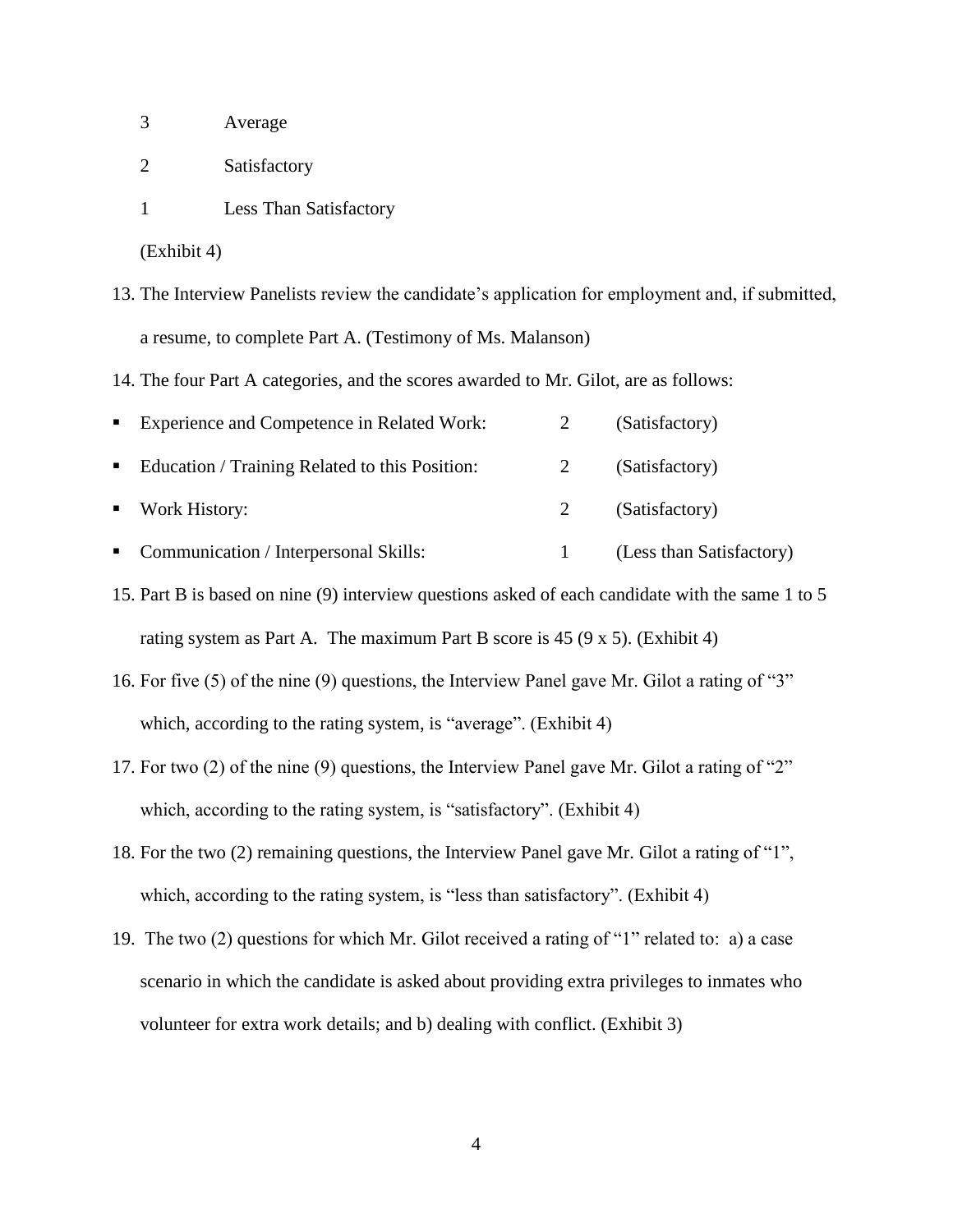- 20. The Interview Panel found Mr. Gilot's answer to the question regarding privileges less than satisfactory because he failed to recognize the need to treat all inmates similarly. (Testimony of Ms. Malanson and Ms. Shields)
- 21. In regard to the question regarding conflict, Mr. Gilot spoke about an incident in which two superior officers got involved in a physical conflict and he separated them. (Testimony of Mr. Gilot)
- 22. The Interview Panel found that Mr. Gilot "failed to answer [this] question" because it did not pertain to conflict between himself and another person and how he handled it. (Testimony of Ms. Malanson and Ms. Shields and Exhibit 4)
- 23. The Interview Evaluation Form completed by the Interview Panel reflects that Mr. Gilot received 7 out of 20 possible points for Part A and 21 out of 45 possible points for Part B for a total of 28 out of 65 points. (Exhibit 4)
- 24. There is no cutoff score regarding whether or not a candidate has successfully completed this process, allowing him/her to move on to the next step in the hiring process, which, as referenced above, is the background investigation. (Testimony of Ms. Malanson)
- 25. Rather, the Interview Panelists are asked whether the candidate is "Recommended for Hire? YES / NO." Here the Interview Panelists circled "NO". (Exhibit 4)
- 26. Under the "comments section", the Interview Panel wrote that Mr. Gilot "shows no self confidence" and that the "panel does not believe the academy would help without …. having more life experience … [candidate] has no basic knowledge of security." (Exhibit 4)
- 27. On March 22, 2019, DOC notified Mr. Gilot that he was being bypassed for appointment as a CO I because "The Interview Panel did not recommend you for appointment." (Exhibit 2)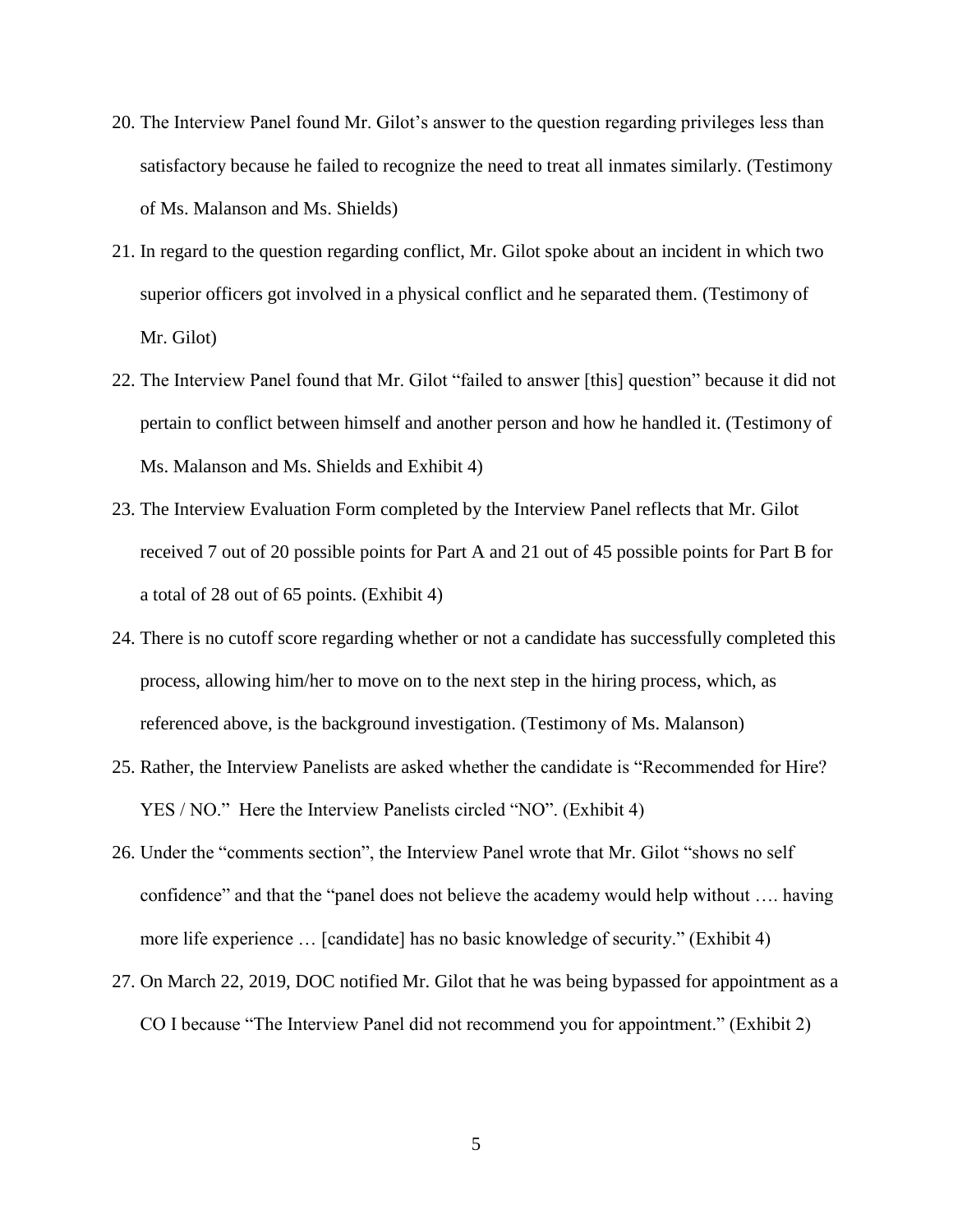### *Legal Standard*

 The fundamental purpose of the civil service system is to guard against political considerations, favoritism, and bias in governmental hiring and promotion. The commission is charged with ensuring that the system operates on "[b]asic merit principles." Massachusetts Assn. of Minority Law Enforcement Officers v. Abban, 434 Mass.256, 259 (2001), citing Cambridge v. Civil Serv. Comm'n., 43 Mass.App.Ct. 300, 304 (1997). "Basic merit principles" means, among other things, "assuring fair treatment of all applicants and employees in all aspects of personnel administration" and protecting employees from "arbitrary and capricious actions." G.L. c. 31, section 1. Personnel decisions that are marked by political influences or objectives unrelated to merit standards or neutrally applied public policy represent appropriate occasions for the Civil Service Commission to act. Cambridge at 304.

 The issue for the Commission is "not whether it would have acted as the appointing authority had acted, but whether, on the facts found by the commission, there was reasonable justification for the action taken by the appointing authority in the circumstances found by the commission to have existed when the Appointing Authority made its decision." Watertown v. Arria, 16 Mass.App.Ct. 331, 332 (1983). See Commissioners of Civil Service v. Municipal Ct. of Boston, 369 Mass. 84, 86 (1975); and Leominster v. Stratton, 58 Mass.App.Ct. 726, 727-728 (2003).

 The Commission's role, while important, is relatively narrow in scope: reviewing the legitimacy and reasonableness of the appointing authority's actions. City of Beverly v. Civil Service Comm'n, 78 Mass.App.Ct. 182, 189, 190-191 (2010) citing Falmouth v. Civil Serv. Comm'n, 447 Mass. 824-826 (2006); and ensuring that the appointing authority conducted an "impartial and reasonably thorough review" of the applicant. The Commission owes "substantial deference" to the appointing authority's exercise of judgment in determining whether there was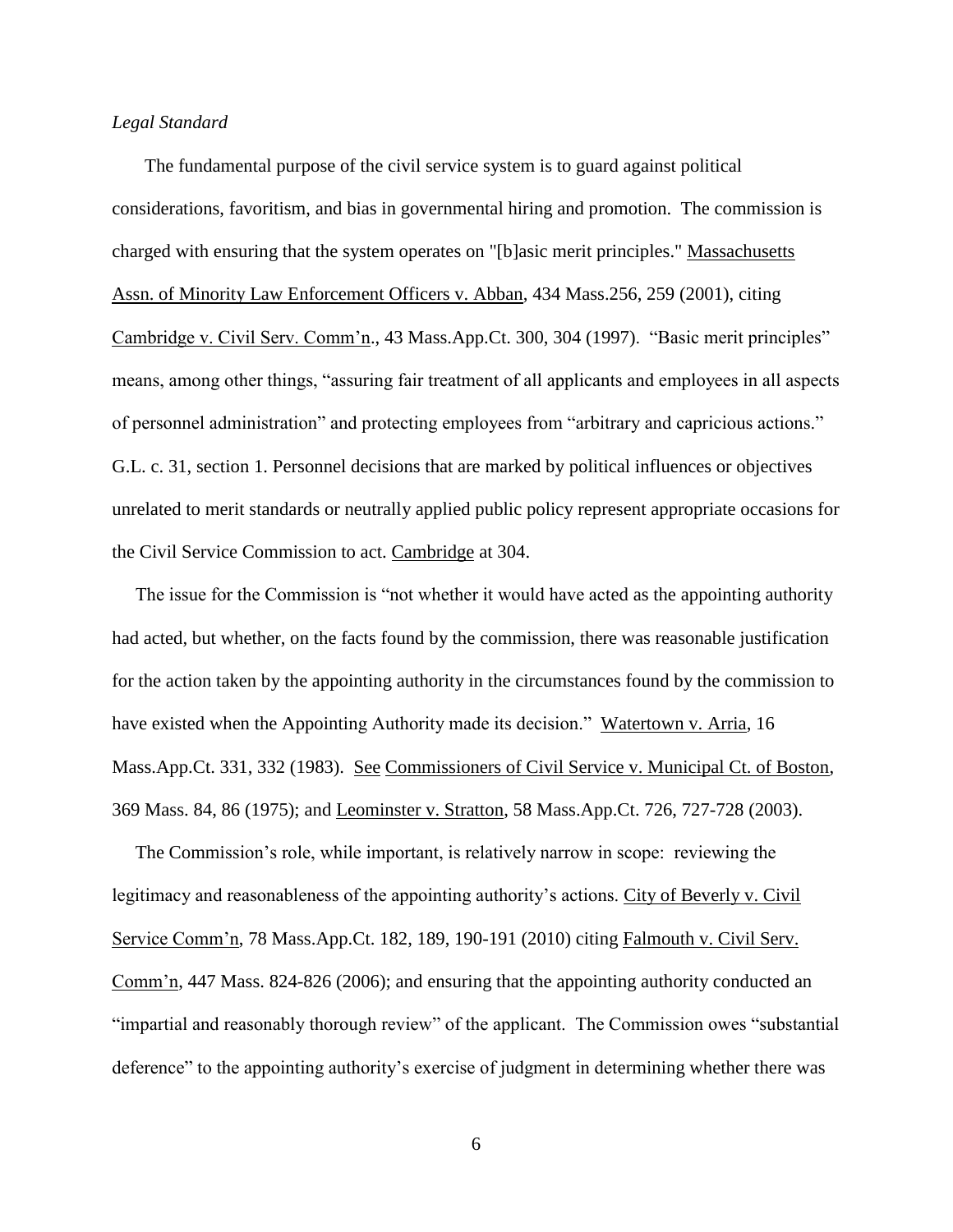"reasonable justification" shown. Beverly citing Cambridge at 305, and cases cited. "It is not for the Commission to assume the role of super appointing agency, and to revise those employment determinations with which the Commission may disagree." Town of Burlington, 60 Mass.App.Ct. 914, 915 (2004).

#### *Analysis*

 I found no personal bias or favoritism on the part of the interview panelists, two (2) of whom testified before the Commission. They both offered candid, straightforward testimony and appeared to be focused on providing DOC with an informed opinion regarding the suitability of the candidates interviewed.

 The decision to bypass Mr. Gilot for the entry-level position of CO I, however, was not justified, for the reasons discussed below.

 While years of Commission decisions and precedent-setting judicial decisions have firmly established that appointing authorities can rely upon a candidate's interview performance to justify a bypass, DOC's failure to conduct any background investigation, coupled with flaws in the interview process itself, caused me to conclude that DOC did not conduct the type of reasonably thorough review required to justify the bypass of Mr. Gilot.

 In most cases, appointing authorities that utilize interviews in the hiring process *first* conduct a thorough background investigation, which review typically includes such actions as: speaking with current and former employers and/or commanding officers, when applicable; reviewing academic records; speaking with neighbors; conducting a home visit / interview, etc. When utilized, the interview of a candidate typically comes *after* this background investigation is completed. Thus, the appointing authority, having completed a reasonably through review, is able to make an *informed* decision regarding the candidate's suitability for employment. Here,

7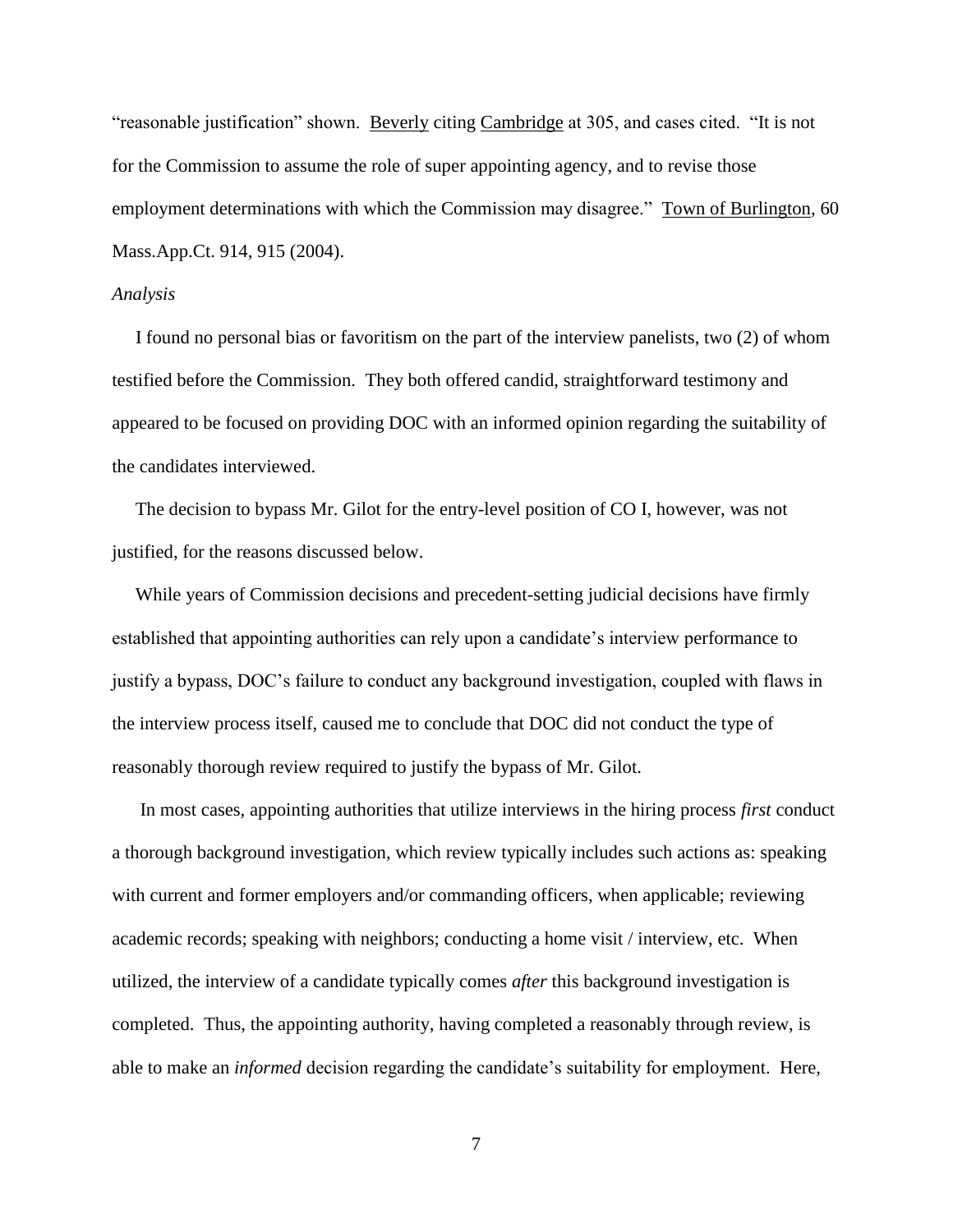DOC, relying exclusively on the interview panel ratings, bypassed him for appointment prior to conducting any type of background investigation.

 The flaws associated with this incomplete review were evident based on the witness testimony. For example, the interview panelists, prior to even meeting Mr. Gilot, and without ever talking with his current and former employers, were asked to assess his work history, his experience and competence in related work and his education / training related to this position. That type of assessment cannot be adequately completed by an interview panel prior to even meeting the candidate. Rather, assessing a candidate's work history requires talking with current and former employers, inquiring about any performance or discipline issues and inquiring about whether the candidate would be eligible for re-hire, all inquiries typically associated with a background investigation. Even, however, if the interview panelists could make such an assessment, Mr. Gilot received a "satisfactory" rating in each of these categories.

 The one category where Mr. Gilot was given a "less than satisfactory" rating in Part A was "communication / interpersonal skills". There was some divergent testimony regarding whether this rating was based on information gleened solely from the application or if the interview panelists made this assessment after the interview was completed. I credited the testimony of Ms. Malanson, who believes the rating was completed prior to the interview. Even, however, if the rating was completed after the interview, neither witness was able to justify providing Mr. Gilot with a "less than satisfactory" rating for "communication / interpersonal skills". While even Mr. Gilot acknowledges he did not give the best interview, this broad category encompasses both communication *and* interpersonal skills. Throughout the appeal process at the Commission, both at the pre-hearing and full hearing, Mr. Gilot's strong interpersonal skills have

8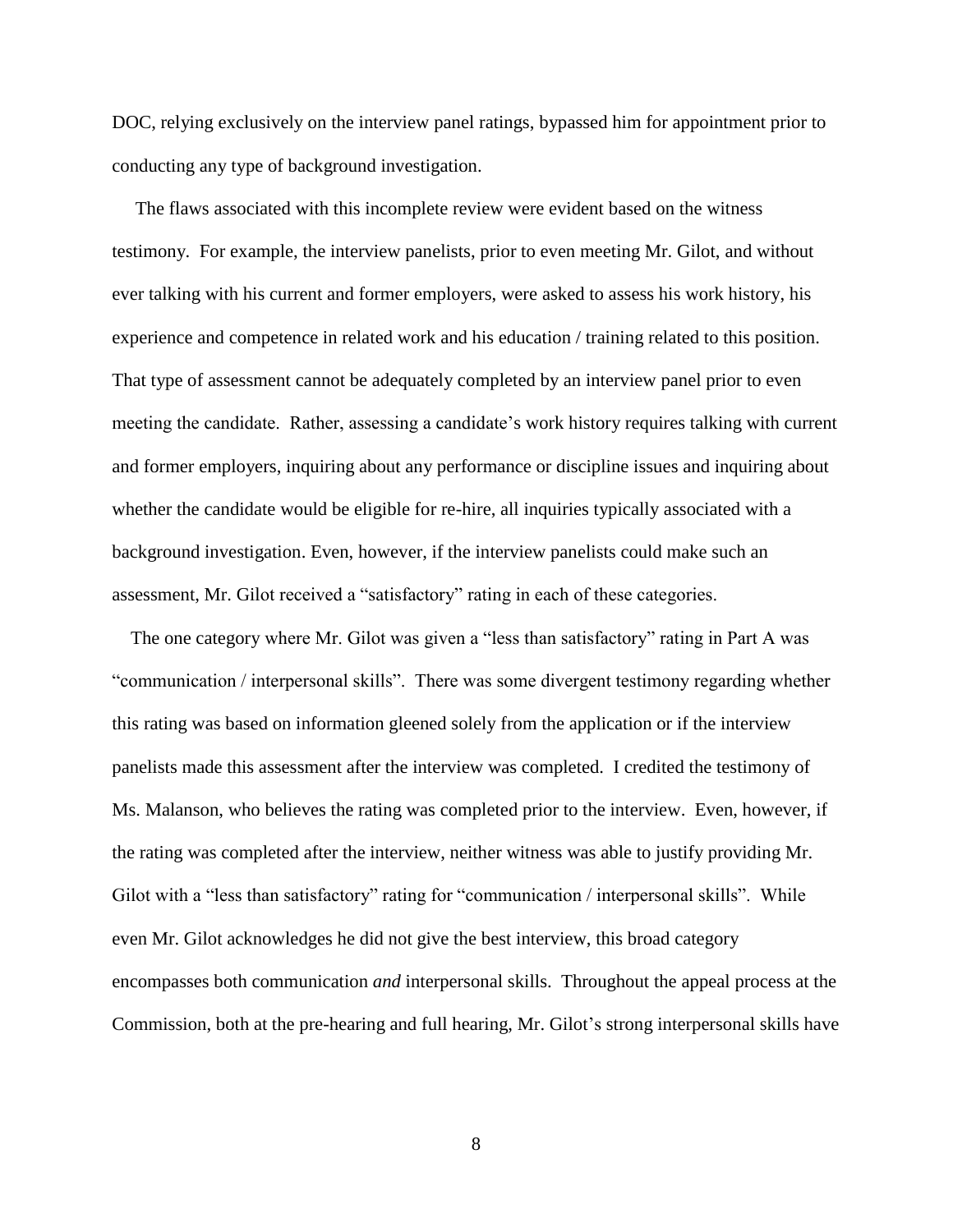been on full display. His is polite, cordial, friendly and respectful, even offering a sincere handshake to DOC officials present at the hearing, thanking them for their time.

 That turns to Mr. Gilot's responses to the actual interview. The interview panelists rated Mr. Gilot's response to seven (7) of the nine (9) questions as satisfactory or average. Only two (2) of his responses were rated as "less than satisfactory". The first unacceptable answer came in response to a question regarding whether an inmate should receive extra privileges for volunteering for extra work details. I listened carefully to the testimony of the two (2) DOC witnesses regarding this question. Notwithstanding their testimony, I have concluded that Mr. Gilot's response to that question does not justify a decision to bypass him for appointment. The question assumes that a candidate is aware of DOC policies and practices in this regard, something that appears to be an unreasonable expectation in regard to an entry level position.

 The second answer rated as less than satisfactory regards how Mr. Gilot has dealt with conflict. The DOC witnesses offered divergent testimony regarding Mr. Gilot's response and were not able to adequately justify providing Mr. Gilot with the lowest score.

 Finally, there is no cutoff score or firm guidelines regarding whether the information gathered in Part A and Part B of the interview disqualifies a candidate from going forward with the next step of the review process, the background investigation. Even given the inherently subjective nature of the interview process, the lack of any uniform cutoff score or guidelines in this regard calls into question whether all candidates receive fair, uniform and impartial treatment.

 In summary, the overall review process here was not thorough enough to support the reasons used by DOC to bypass Mr. Gilot for appointment and the evidence presented did not sufficiently support the limited categories where Mr. Gilot was found to have been less than satisfactory. For these reasons, Mr. Gilot's appeal under Docket No. G1-19-084 is hereby

9